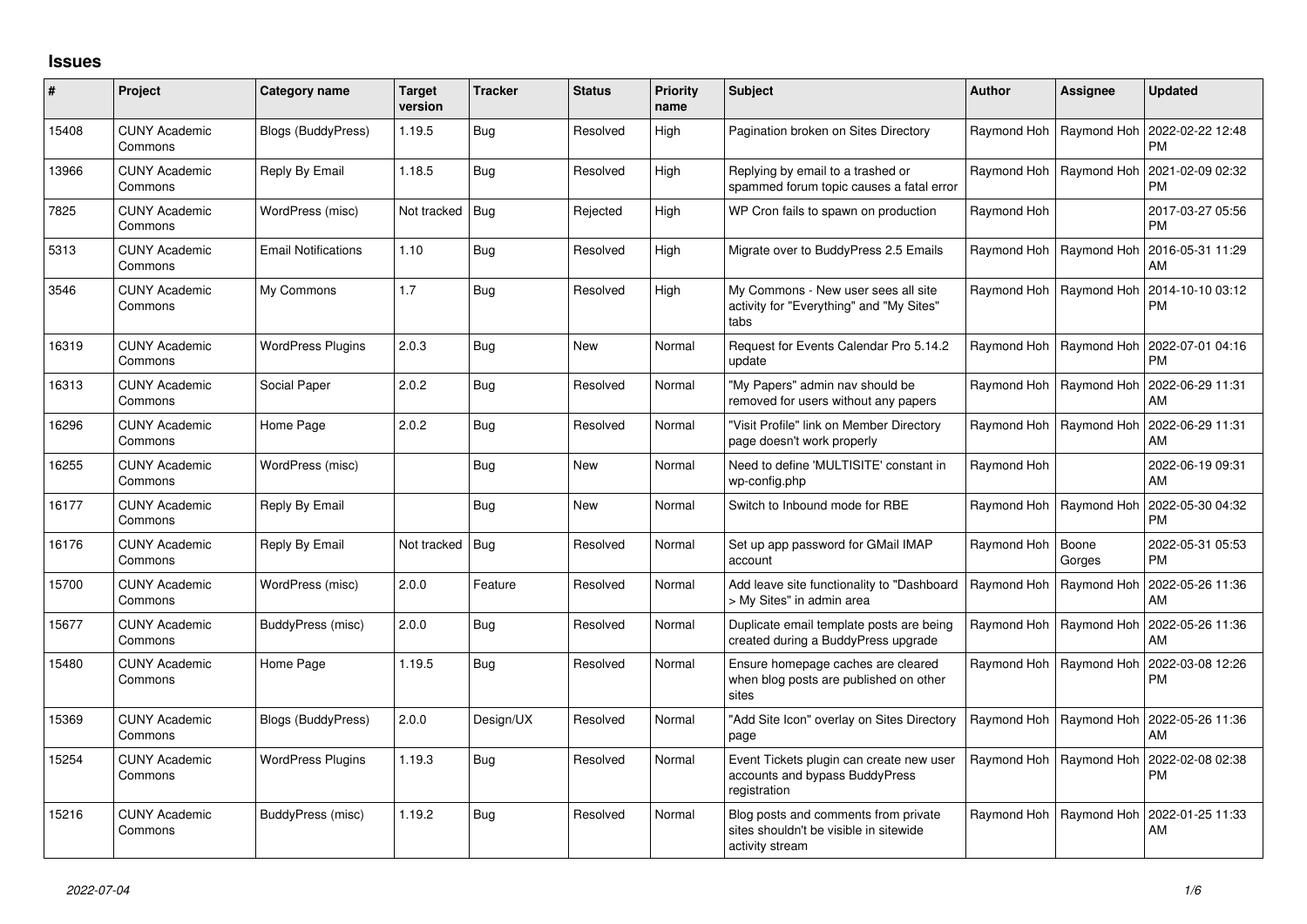| #     | Project                         | Category name            | <b>Target</b><br>version | <b>Tracker</b> | <b>Status</b> | <b>Priority</b><br>name | Subject                                                                                              | <b>Author</b>       | <b>Assignee</b>           | <b>Updated</b>                                            |
|-------|---------------------------------|--------------------------|--------------------------|----------------|---------------|-------------------------|------------------------------------------------------------------------------------------------------|---------------------|---------------------------|-----------------------------------------------------------|
| 15215 | <b>CUNY Academic</b><br>Commons | <b>BuddyPress (misc)</b> | 1.19.2                   | <b>Bug</b>     | Resolved      | Normal                  | bbPress adds 'no-js' body CSS class, but<br>doesn't remove the class on all pages                    |                     | Raymond Hoh   Raymond Hoh | 2022-01-25 11:33<br>AM                                    |
| 15213 | <b>CUNY Academic</b><br>Commons | Layout                   | 1.19.2                   | Bug            | Resolved      | Normal                  | Layout for some group interior pages not<br>floating to the right                                    |                     | Raymond Hoh   Raymond Hoh | 2022-01-24 06:59<br><b>PM</b>                             |
| 15175 | <b>CUNY Academic</b><br>Commons | <b>BuddyPress (misc)</b> | 1.19.1                   | <b>Bug</b>     | Resolved      | Normal                  | "Load More" button not working correctly<br>on a user's "Commons Profile > Activity"<br>page         |                     | Raymond Hoh   Raymond Hoh | 2022-01-11 04:41<br><b>PM</b>                             |
| 15145 | <b>CUNY Academic</b><br>Commons | Layout                   | 1.19.1                   | <b>Bug</b>     | Resolved      | Normal                  | Sitewide footer navigation shows all<br>sub-menu items instead of just primary<br>ones               |                     | Raymond Hoh   Raymond Hoh | 2022-01-04 08:09<br><b>PM</b>                             |
| 15144 | <b>CUNY Academic</b><br>Commons | Performance              | 1.19.1                   | <b>Bug</b>     | Resolved      | Normal                  | Move logged-in user checks for bbPress<br>BP Notification Grabber later down the<br>page             |                     | Raymond Hoh   Raymond Hoh | 2022-01-11 04:41<br>PM.                                   |
| 15127 | <b>CUNY Academic</b><br>Commons | Accessibility            | 1.19.1                   | Bug            | Resolved      | Normal                  | Homepage accessibility enhancements                                                                  |                     | Raymond Hoh   Raymond Hoh | 2022-01-11 04:41<br><b>PM</b>                             |
| 15029 | <b>CUNY Academic</b><br>Commons | Social Paper             | 1.18.24                  | Bug            | Resolved      | Normal                  | Social papers with post passwords should<br>not record 'new_cacsp_edit' activity items               |                     | Raymond Hoh   Raymond Hoh | 2021-12-02 04:15<br><b>PM</b>                             |
| 14945 | <b>CUNY Academic</b><br>Commons | Home Page                | 1.19.0                   | <b>Bug</b>     | Resolved      | Normal                  | Fix News page display after new header<br>and footer                                                 |                     | Raymond Hoh   Raymond Hoh | 2022-01-04 11:20<br>AM                                    |
| 14909 | <b>CUNY Academic</b><br>Commons | Performance              | 1.19.0                   | Bug            | Resolved      | Normal                  | Reducing DB queries and asset loading<br>on the main site                                            |                     | Raymond Hoh   Raymond Hoh | 2022-01-04 10:30<br>AM                                    |
| 14908 | <b>CUNY Academic</b><br>Commons | Performance              |                          | <b>Bug</b>     | New           | Normal                  | Stale object cache on cdev                                                                           | Raymond Hoh   Boone | Gorges                    | 2021-12-07 09:45<br>AM                                    |
| 14749 | <b>CUNY Academic</b><br>Commons | DiRT Integration         | 1.18.18                  | <b>Bug</b>     | Resolved      | Normal                  | "Digital Research Tools" adminbar item<br>should not show when logged out                            |                     | Raymond Hoh   Raymond Hoh | 2021-09-07 11:51<br>AM                                    |
| 14704 | <b>CUNY Academic</b><br>Commons | Group Forums             | 1.18.16                  | <b>Bug</b>     | Resolved      | Normal                  | Additional bbPress fixes                                                                             |                     | Raymond Hoh   Raymond Hoh | 2021-08-10 11:16<br>AM                                    |
| 14496 | <b>CUNY Academic</b><br>Commons | Domain Mapping           | Future<br>release        | Bug            | New           | Normal                  | Mapped domain SSO uses third-party<br>cookies                                                        |                     | Raymond Hoh   Raymond Hoh | 2021-05-24 04:03<br><b>PM</b>                             |
| 14299 | <b>CUNY Academic</b><br>Commons | WordPress (misc)         | 1.18.8                   | <b>Bug</b>     | Resolved      | Normal                  | Remove Site Health scheduled task                                                                    |                     | Raymond Hoh   Raymond Hoh | 2021-04-09 06:57<br><b>PM</b>                             |
| 14276 | <b>CUNY Academic</b><br>Commons | Cavalcade                | Not tracked   Bug        |                | Deferred      | Normal                  | Increase number of workers in Cavalcade                                                              |                     | Raymond Hoh   Raymond Hoh | 2021-11-16 02:34<br><b>PM</b>                             |
| 14223 | <b>CUNY Academic</b><br>Commons | BuddyPress (misc)        | 1.18.19                  | Bug            | Resolved      | Normal                  | Non-public site visibility change should<br>update all related site activity visibility to<br>hidden |                     |                           | Raymond Hoh   Raymond Hoh   2021-10-05 02:03<br>PM.       |
| 13859 | <b>CUNY Academic</b><br>Commons | BuddyPress (misc)        | 1.18.3                   | <b>Bug</b>     | Resolved      | Normal                  | Reset current blog in BP MPO Activity<br>Filter plugin                                               |                     |                           | Raymond Hoh   Raymond Hoh   2021-01-26 04:43<br><b>PM</b> |
| 13721 | <b>CUNY Academic</b><br>Commons | <b>WordPress Plugins</b> | 1.18.1                   | <b>Bug</b>     | Resolved      | Normal                  | Update Contact Form 7                                                                                |                     |                           | Raymond Hoh   Raymond Hoh   2020-12-17 08:41<br>PM        |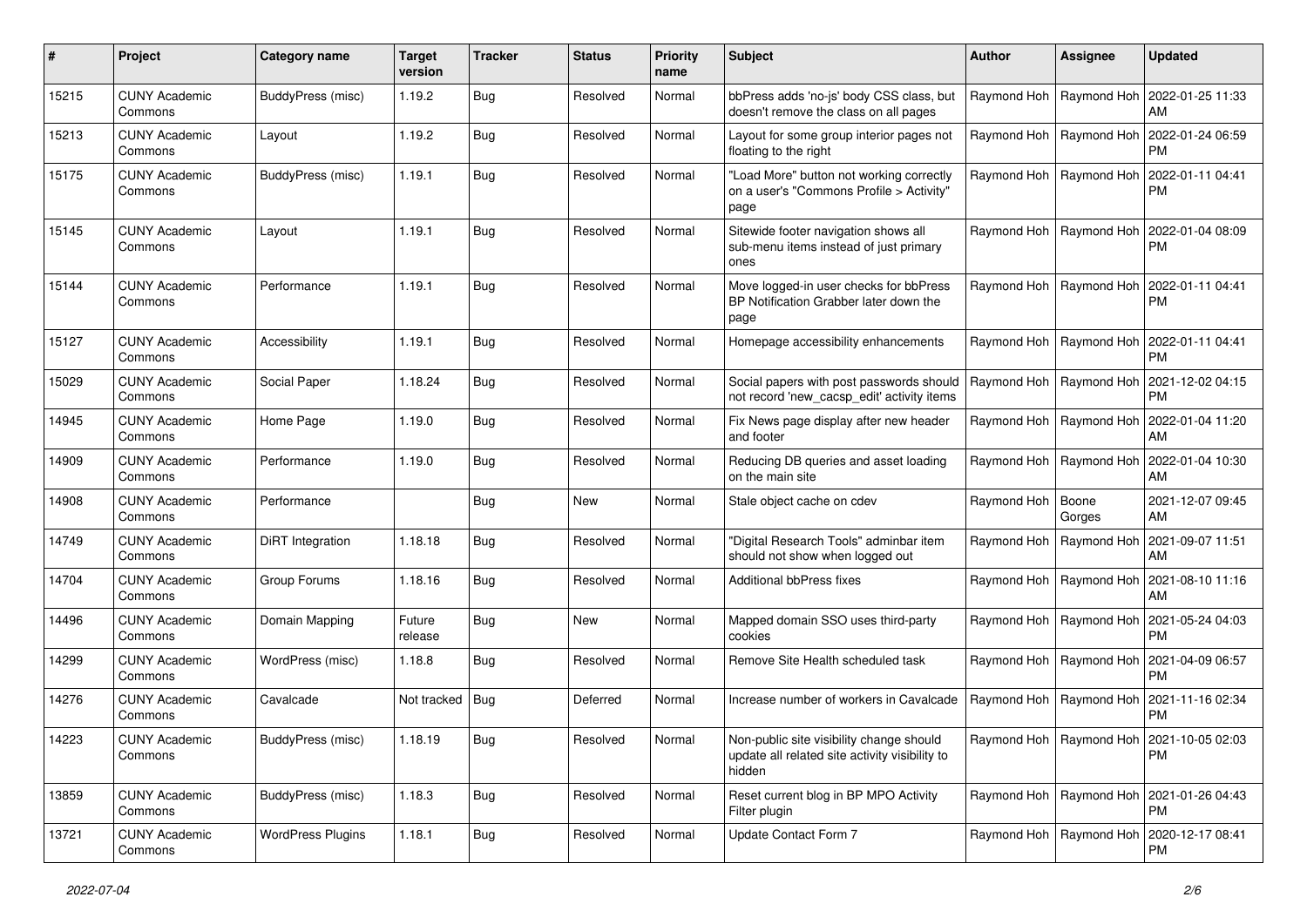| #     | Project                         | Category name                         | <b>Target</b><br>version | <b>Tracker</b> | <b>Status</b> | <b>Priority</b><br>name | <b>Subject</b>                                                                | <b>Author</b>             | Assignee                  | <b>Updated</b>                |
|-------|---------------------------------|---------------------------------------|--------------------------|----------------|---------------|-------------------------|-------------------------------------------------------------------------------|---------------------------|---------------------------|-------------------------------|
| 13497 | <b>CUNY Academic</b><br>Commons | <b>Internal Tools and</b><br>Workflow | 1.17.6                   | Bug            | Resolved      | Normal                  | Remove Elemental theme cache files                                            |                           | Raymond Hoh   Raymond Hoh | 2020-10-27 11:00<br>AM        |
| 13455 | <b>CUNY Academic</b><br>Commons | Domain Mapping                        | 1.18.0                   | Bug            | Resolved      | Normal                  | Switch from WPMU Domain Mapping to<br>Mercator                                |                           | Raymond Hoh   Raymond Hoh | 2020-12-08 11:18<br>AM        |
| 13332 | <b>CUNY Academic</b><br>Commons | Reply By Email                        | 1.17.4                   | <b>Bug</b>     | Resolved      | Normal                  | Reply-To' email header can be corrupted<br>in WordPress 5.5                   |                           | Raymond Hoh   Raymond Hoh | 2020-09-22 12:08<br><b>PM</b> |
| 13000 | <b>CUNY Academic</b><br>Commons | Accessibility                         | 1.17.0                   | Feature        | Resolved      | Normal                  | New accessible email subscriptions panel                                      |                           | Raymond Hoh   Raymond Hoh | 2020-07-28 11:09<br>AM        |
| 12850 | <b>CUNY Academic</b><br>Commons | <b>WordPress Plugins</b>              | 1.16.14                  | Bug            | Resolved      | Normal                  | Event Tickets plugin calls<br>wp cache flush() after every ticket<br>addition |                           | Raymond Hoh   Raymond Hoh | 2020-06-09 11:56<br>AM        |
| 12654 | <b>CUNY Academic</b><br>Commons | <b>WordPress Plugins</b>              | 1.16.9                   | Feature        | Resolved      | Normal                  | Update Google Docs Shortcode to v0.5                                          |                           | Raymond Hoh   Raymond Hoh | 2020-04-14 11:20<br>AM        |
| 12606 | <b>CUNY Academic</b><br>Commons | <b>WordPress Plugins</b>              | 1.16.9                   | <b>Bug</b>     | Resolved      | Normal                  | Disable PHP sessions for Custom<br>Sidebars plugin                            | Raymond Hoh               | Raymond Hoh               | 2020-04-14 11:20<br>AM        |
| 12594 | <b>CUNY Academic</b><br>Commons | <b>WordPress Plugins</b>              | 1.16.9                   | Bug            | Resolved      | Normal                  | Remove Backtype Connect plugin                                                |                           | Raymond Hoh   Raymond Hoh | 2020-04-14 11:20<br>AM        |
| 12551 | <b>CUNY Academic</b><br>Commons | WordPress (misc)                      | 1.17.0                   | Bug            | Resolved      | Normal                  | Preparing for PHP 7.4                                                         | Raymond Hoh               |                           | 2020-07-14 01:13<br><b>PM</b> |
| 12240 | <b>CUNY Academic</b><br>Commons | <b>WordPress Plugins</b>              | 1.16.3                   | <b>Bug</b>     | Resolved      | Normal                  | wp-ms-request-membership not added<br>properly as a git submodule             | Raymond Hoh               | Raymond Hoh               | 2019-12-27 01:05<br><b>PM</b> |
| 11998 | <b>CUNY Academic</b><br>Commons | <b>Email Notifications</b>            | 1.15.12                  | Bug            | Resolved      | Normal                  | Groupblog post emails can potentially<br>contain the wrong content            |                           | Raymond Hoh   Raymond Hoh | 2019-10-22 11:54<br>AM        |
| 11891 | <b>CUNY Academic</b><br>Commons | Events                                | 1.15.10                  | Bug            | Resolved      | Normal                  | Private group calendar iCal URLs should<br>be accessible without logging in   |                           | Raymond Hoh   Raymond Hoh | 2019-09-24 11:09<br>AM        |
| 11855 | <b>CUNY Academic</b><br>Commons | WordPress (misc)                      | 1.15.10                  | Bug            | Resolved      | Normal                  | "More Privacy Options" message not<br>showing on login page                   | Raymond Hoh               | Raymond Hoh               | 2019-09-24 11:09<br>AM        |
| 11335 | <b>CUNY Academic</b><br>Commons | <b>WordPress Plugins</b>              | 1.15                     | Bug            | Resolved      | Normal                  | Add mobile responsive styles for Creative<br>Commons license popup            | Raymond Hoh               | Raymond Hoh               | 2019-04-16 02:21<br><b>PM</b> |
| 11297 | <b>CUNY Academic</b><br>Commons | WordPress (misc)                      | 1.14.11                  | Bug            | Resolved      | Normal                  | Two versions of the same plugin and<br>theme exist                            | Raymond Hoh               | Boone<br>Gorges           | 2019-04-23 10:44<br>AM        |
| 11250 | <b>CUNY Academic</b><br>Commons | WordPress (misc)                      | 1.14.11                  | Feature        | Resolved      | Normal                  | Update assets needed for GCDI site                                            | Raymond Hoh               | Raymond Hoh               | 2019-04-23 09:27<br>AM        |
| 11243 | <b>CUNY Academic</b><br>Commons | BuddyPress (misc)                     | Future<br>release        | Bug            | <b>New</b>    | Normal                  | Audit bp-custom.php                                                           |                           | Raymond Hoh   Raymond Hoh | 2022-04-26 11:59<br>AM        |
| 11164 | <b>CUNY Academic</b><br>Commons | Spam/Spam<br>Prevention               | 1.14.7                   | Bug            | Resolved      | Normal                  | Anonymous blog comments are empty                                             |                           | Raymond Hoh   Raymond Hoh | 2019-02-26 02:04<br><b>PM</b> |
| 11083 | <b>CUNY Academic</b><br>Commons | BuddyPress (misc)                     | 1.14.6                   | Bug            | Resolved      | Normal                  | "My Settings > Export Data" page is blank                                     | Raymond Hoh   Raymond Hoh |                           | 2019-02-12 12:08<br><b>PM</b> |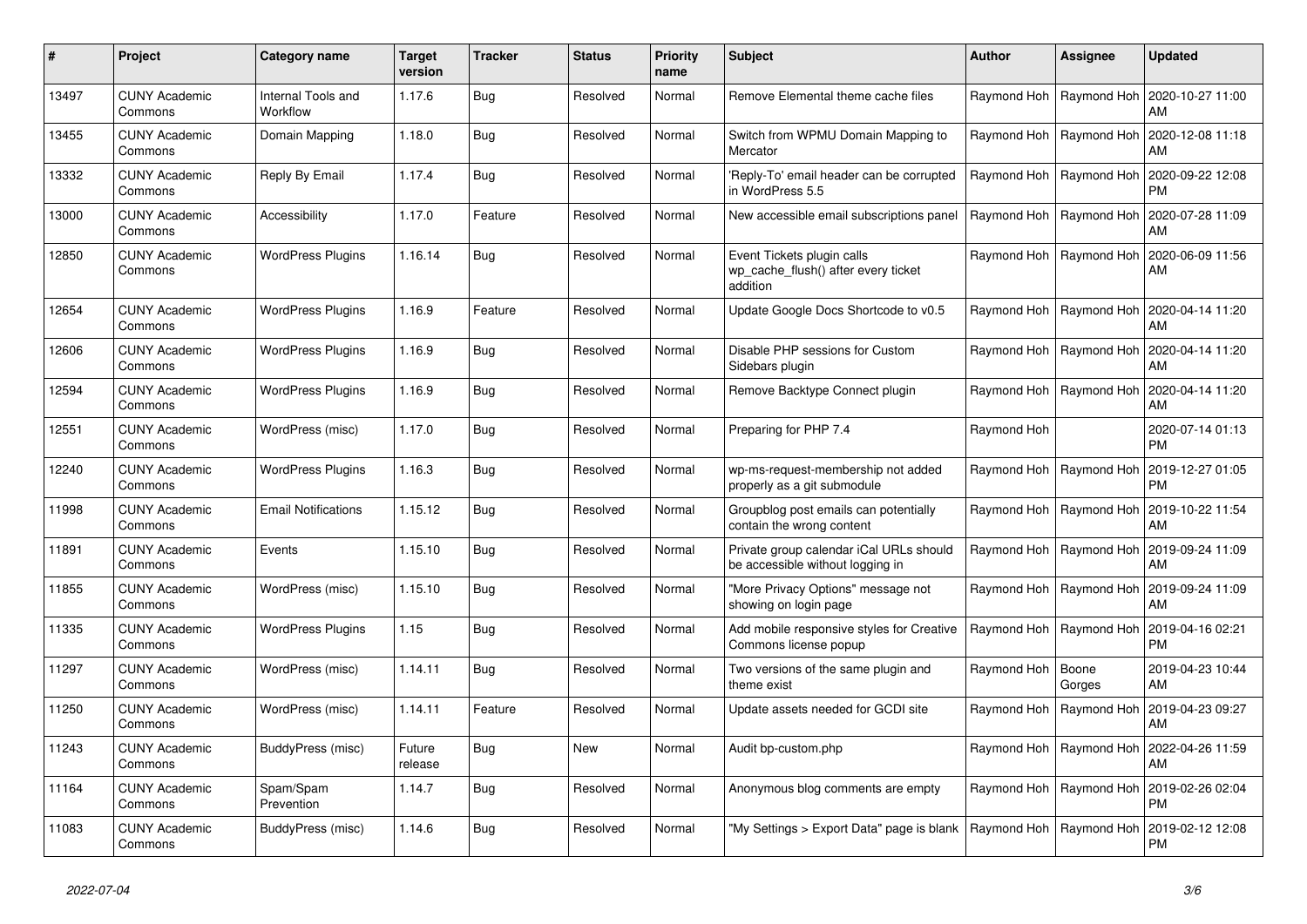| #     | Project                         | Category name              | Target<br>version | Tracker    | <b>Status</b> | <b>Priority</b><br>name | <b>Subject</b>                                                                  | Author                     | Assignee                  | <b>Updated</b>                |
|-------|---------------------------------|----------------------------|-------------------|------------|---------------|-------------------------|---------------------------------------------------------------------------------|----------------------------|---------------------------|-------------------------------|
| 10564 | <b>CUNY Academic</b><br>Commons | <b>WordPress Plugins</b>   | 1.14.1            | Bug        | Resolved      | Normal                  | PHP 7.2 Incompatibility Problems                                                |                            | Raymond Hoh   Raymond Hoh | 2018-11-19 10:06<br>AM        |
| 10421 | <b>CUNY Academic</b><br>Commons | Meta                       | 1.15              | Feature    | Resolved      | Normal                  | Creative Commons license needs to be<br>updated?                                | Raymond Hoh   Matt Gold    |                           | 2019-05-07 02:30<br><b>PM</b> |
| 9810  | <b>CUNY Academic</b><br>Commons | <b>WordPress Plugins</b>   | 1.13.2            | Bug        | Resolved      | Normal                  | Yoast SEO doesn't support the Guest<br>Authors feature of Co-Authors Plus       |                            | Raymond Hoh   Raymond Hoh | 2018-05-22 11:56<br>AM        |
| 9639  | <b>CUNY Academic</b><br>Commons | commonsinabox.org          | Not tracked   Bug |            | Resolved      | Normal                  | Users having problems posting to the<br>forums                                  | Raymond Hoh                | Boone<br>Gorges           | 2018-04-20 11:37<br>AM        |
| 9486  | <b>CUNY Academic</b><br>Commons | Group Forums               | 1.12.11           | Bug        | Resolved      | Normal                  | Revision logs show up when quoting a full<br>forum post                         | Raymond Hoh                | Raymond Hoh               | 2018-03-27 12:49<br><b>PM</b> |
| 9203  | <b>CUNY Academic</b><br>Commons | Events                     | 1.12.8            | <b>Bug</b> | Resolved      | Normal                  | Filters on the "My Events > Calendar"<br>page no longer display                 | Raymond Hoh                | Boone<br>Gorges           | 2018-02-12 09:40<br><b>PM</b> |
| 9202  | <b>CUNY Academic</b><br>Commons | Reply By Email             | 1.12.8            | <b>Bug</b> | Resolved      | Normal                  | Attachment error emails missing topic<br>name                                   | Raymond Hoh                | Raymond Hoh               | 2018-02-13 10:49<br>AM        |
| 9177  | <b>CUNY Academic</b><br>Commons | Social Paper               | 1.12.8            | Bug        | Resolved      | Normal                  | Social Paper directory not showing any<br>papers                                |                            | Raymond Hoh   Raymond Hoh | 2018-02-13 01:10<br>PM        |
| 9066  | <b>CUNY Academic</b><br>Commons | Reply By Email             | 1.12.6            | <b>Bug</b> | Resolved      | Normal                  | RBE error email not firing for new topics<br>when attachment is too large       | Raymond Hoh                | Raymond Hoh               | 2018-01-08 04:49<br><b>PM</b> |
| 9011  | <b>CUNY Academic</b><br>Commons | My Commons                 | 1.12.6            | Bug        | Resolved      | Normal                  | My Commons - Fix "About My Commons"<br>link                                     |                            | Raymond Hoh   Raymond Hoh | 2018-01-09 11:13<br>AM        |
| 8891  | <b>CUNY Academic</b><br>Commons | Reply By Email             | 1.12.1            | Design/UX  | Resolved      | Normal                  | Usability improvements for RBE Forum<br>Attachments                             |                            | Raymond Hoh   Raymond Hoh | 2017-11-13 06:07<br><b>PM</b> |
| 8000  | <b>CUNY Academic</b><br>Commons | Reply By Email             | 1.10.17           | Bug        | Resolved      | Normal                  | Issues with RBE email sent date                                                 |                            | Raymond Hoh   Raymond Hoh | 2017-04-20 10:32<br><b>PM</b> |
| 7815  | <b>CUNY Academic</b><br>Commons | Reply By Email             | 1.10.14           | Bug        | Resolved      | Normal                  | RBE "Connect" button hangs                                                      |                            | Raymond Hoh   Raymond Hoh | 2017-03-21 12:59<br><b>PM</b> |
| 7217  | <b>CUNY Academic</b><br>Commons | Events                     | 1.10.6            | Bug        | Resolved      | Normal                  | BP Event Organiser issues with WP 4.7<br>and Shortcake                          |                            | Raymond Hoh   Raymond Hoh | 2016-12-21 11:57<br><b>PM</b> |
| 6043  | <b>CUNY Academic</b><br>Commons | <b>Email Notifications</b> | 1.9.28            | Bug        | Resolved      | Normal                  | Emails should not be sent to<br>noreply@commons.gc.cuny.edu                     |                            | Raymond Hoh   Raymond Hoh | 2016-09-19 05:33<br><b>PM</b> |
| 5975  | <b>CUNY Academic</b><br>Commons | <b>WordPress Plugins</b>   | 1.11              | Bug        | Resolved      | Normal                  | Audit all mail plugins on the Commons                                           | Raymond Hoh   Daniel Jones |                           | 2016-12-13 08:57<br><b>PM</b> |
| 5850  | <b>CUNY Academic</b><br>Commons | Server                     | 1.9.22            | Bug        | Resolved      | Normal                  | New server -<br>\$_SERVER['REMOTE_ADDR'] using<br>private IP instead of user IP | Raymond Hoh   Raymond Hoh  |                           | 2016-07-29 02:42<br><b>PM</b> |
| 5836  | <b>CUNY Academic</b><br>Commons | Upgrades                   | 1.9.22            | Bug        | Resolved      | Normal                  | Memcached caching strategy on new<br>server                                     |                            | Raymond Hoh   Raymond Hoh | 2016-07-26 01:45<br><b>PM</b> |
| 5652  | CUNY Academic<br>Commons        | <b>Email Notifications</b> | 1.10              | Bug        | Resolved      | Normal                  | BP Email - Multiple Forum Post email<br>doesn't show content                    |                            | Raymond Hoh   Raymond Hoh | 2016-06-27 04:14<br><b>PM</b> |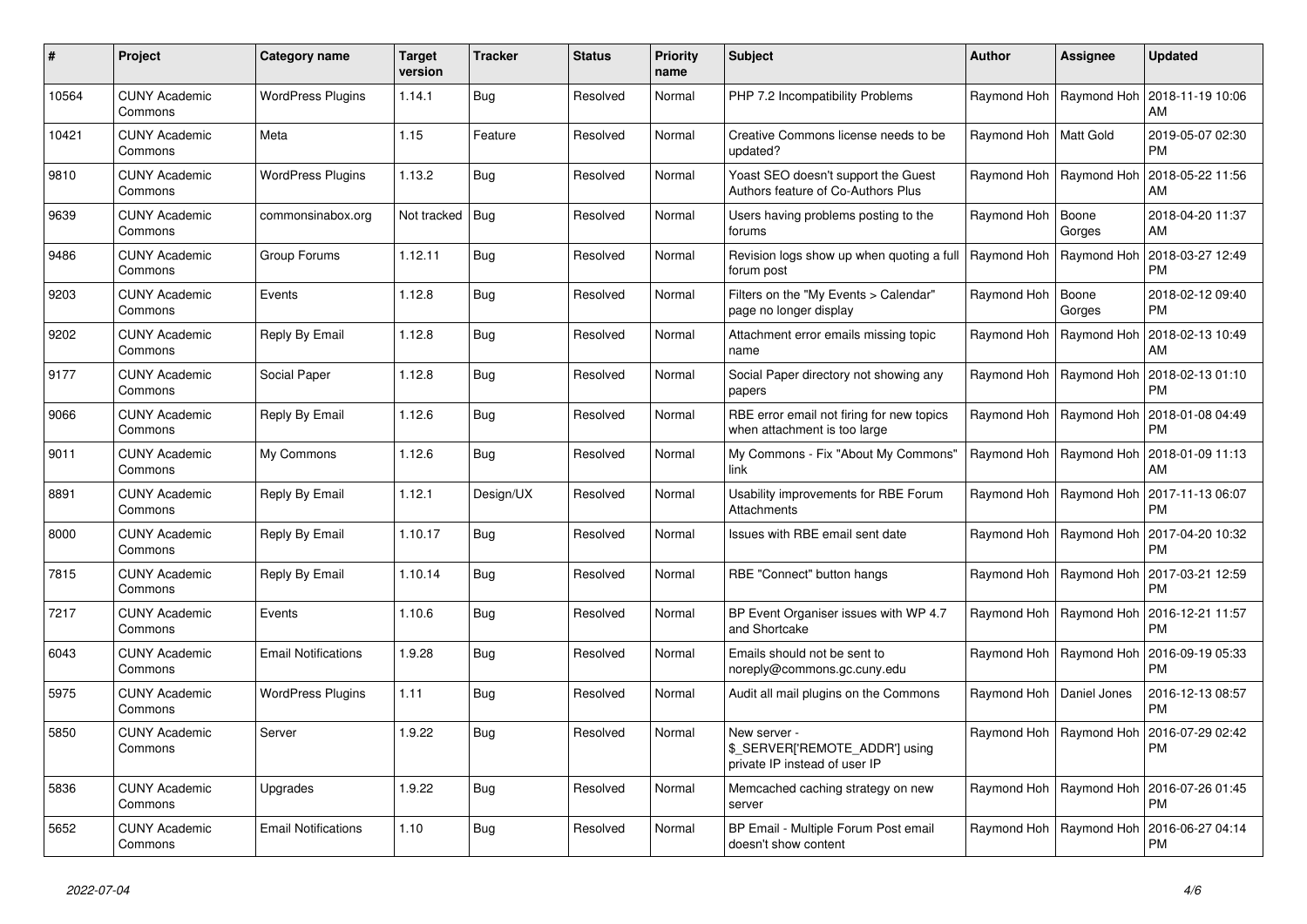| #     | Project                         | Category name              | <b>Target</b><br>version | <b>Tracker</b> | <b>Status</b> | <b>Priority</b><br>name | <b>Subject</b>                                                                                       | <b>Author</b>             | Assignee                  | <b>Updated</b>                                            |
|-------|---------------------------------|----------------------------|--------------------------|----------------|---------------|-------------------------|------------------------------------------------------------------------------------------------------|---------------------------|---------------------------|-----------------------------------------------------------|
| 5257  | <b>CUNY Academic</b><br>Commons | Social Paper               | 1.9.9                    | Bug            | Resolved      | Normal                  | Social Paper: Comment indicator<br>disappears after adding a comment to a<br>paragraph with no count |                           | Raymond Hoh   Raymond Hoh | 2016-02-25 03:07<br><b>PM</b>                             |
| 4985  | <b>CUNY Academic</b><br>Commons | ZenDesk                    | 1.9.32                   | Bug            | Resolved      | Normal                  | ZenDesk Feedback Tab is being<br>deprecated                                                          |                           |                           | Raymond Hoh   Raymond Hoh   2016-11-01 10:20<br>AM        |
| 4083  | <b>CUNY Academic</b><br>Commons | My Commons                 | 1.8.1                    | Bug            | Resolved      | Normal                  | My Commons: New users see empty<br>'group joined" activity items                                     |                           | Raymond Hoh   Raymond Hoh | 2015-05-26 09:37<br>AM                                    |
| 4073  | <b>CUNY Academic</b><br>Commons | Group Forums               | 1.9                      | Bug            | Resolved      | Normal                  | Group forum search should show within<br>group layout                                                |                           | Raymond Hoh   Raymond Hoh | 2015-11-10 06:34<br><b>PM</b>                             |
| 3939  | <b>CUNY Academic</b><br>Commons | <b>WordPress Plugins</b>   | Future<br>release        | Bug            | Hold          | Normal                  | Activity stream support for Co-Authors<br>Plus plugin                                                |                           |                           | Raymond Hoh   Raymond Hoh   2015-11-09 06:13<br><b>PM</b> |
| 3792  | <b>CUNY Academic</b><br>Commons | My Commons                 | 1.7.13                   | Bug            | Resolved      | Normal                  | My Commons adjustments for<br>BuddyPress 2.2                                                         |                           | Raymond Hoh   Raymond Hoh | 2015-02-21 06:48<br><b>PM</b>                             |
| 3781  | <b>CUNY Academic</b><br>Commons | <b>Email Notifications</b> | 1.7.11                   | Bug            | Resolved      | Normal                  | Plain-text email formatting issues                                                                   | Raymond Hoh               | Raymond Hoh               | 2015-02-02 01:27<br>AM                                    |
| 3780  | <b>CUNY Academic</b><br>Commons | WordPress (misc)           | 1.10                     | Bug            | Resolved      | Normal                  | wp-login.php template styling                                                                        |                           | Raymond Hoh   Raymond Hoh | 2016-08-24 06:30<br>AM                                    |
| 3691  | <b>CUNY Academic</b><br>Commons | <b>WordPress Plugins</b>   | Future<br>release        | Bug            | New           | Normal                  | WPMU Domain Mapping Debugging on<br>cdev                                                             | Raymond Hoh   Matt Gold   |                           | 2014-12-12 09:04<br>AM                                    |
| 3402  | <b>CUNY Academic</b><br>Commons | <b>WordPress Themes</b>    | 1.6.14                   | Bug            | Resolved      | Normal                  | Clicking subnav tabs on "News" tab does<br>not work                                                  | Raymond Hoh   Raymond Hoh |                           | 2014-08-25 10:09<br><b>PM</b>                             |
| 2263  | <b>CUNY Academic</b><br>Commons | WordPress (misc)           | 1.4.13                   | Bug            | Resolved      | Normal                  | Google Docs Shortcode doesn't support<br>older presentations                                         |                           | Raymond Hoh   Raymond Hoh | 2012-12-11 06:48<br><b>PM</b>                             |
| 2054  | <b>CUNY Academic</b><br>Commons | WordPress (misc)           | 1.4.3                    | Bug            | Resolved      | Normal                  | Fix errors in BP External Activity                                                                   |                           | Raymond Hoh   Raymond Hoh | 2012-08-23 01:27<br><b>PM</b>                             |
| 1856  | <b>CUNY Academic</b><br>Commons | WordPress (misc)           | 1.4                      | Bug            | Resolved      | Normal                  | htpasswd on cdev conflicting with WP<br>cron                                                         |                           | Raymond Hoh   Raymond Hoh | 2012-04-24 03:19<br><b>PM</b>                             |
| 725   | CUNY Academic<br>Commons        | BuddyPress (misc)          | 1.2.1                    | Bug            | Resolved      | Normal                  | BP Group Email Subscription - Double<br>notifications                                                | Raymond Hoh               | Boone<br>Gorges           | 2011-05-04 09:28<br>AM                                    |
| 788   | <b>CUNY Academic</b><br>Commons | WordPress (misc)           | 1.2.3                    | Bug            | Resolved      | Low                     | bp-nelo/functions.php - Remove<br>redundant BP textdomain call                                       |                           | Raymond Hoh   Raymond Hoh | 2011-06-02 05:05<br><b>PM</b>                             |
| 787   | <b>CUNY Academic</b><br>Commons | WordPress (misc)           | 1.3                      | Bug            | Resolved      | Low                     | bp-nelo/footer.php - Remove<br>'get_option('tn_wpmu_goggle_code')" line                              | Raymond Hoh               | Boone<br>Gorges           | 2011-06-06 09:37<br>AM                                    |
| 776   | <b>CUNY Academic</b><br>Commons | BuddyPress (misc)          | 1.2.3                    | Bug            | Resolved      | Low                     | Make sure Blog Authors menu doesn't<br>overflow off visible screen                                   | Raymond Hoh               | Raymond Hoh               | 2011-06-02 09:18<br>AM                                    |
| 13614 | <b>NYCDH Community</b><br>Site  |                            |                          | Maintenance    | Duplicate     | Normal                  | New version of Avada                                                                                 | Raymond Hoh               | Jesse<br>Merandy          | 2021-01-22 02:24<br><b>PM</b>                             |
| 12827 | NYCDH Community<br>Site         |                            |                          | Maintenance    | Resolved      | Normal                  | Events Calendar Pro and Filter Bar plugin<br>update                                                  | Raymond Hoh               | Jesse<br>Merandy          | 2020-05-20 03:33<br><b>PM</b>                             |